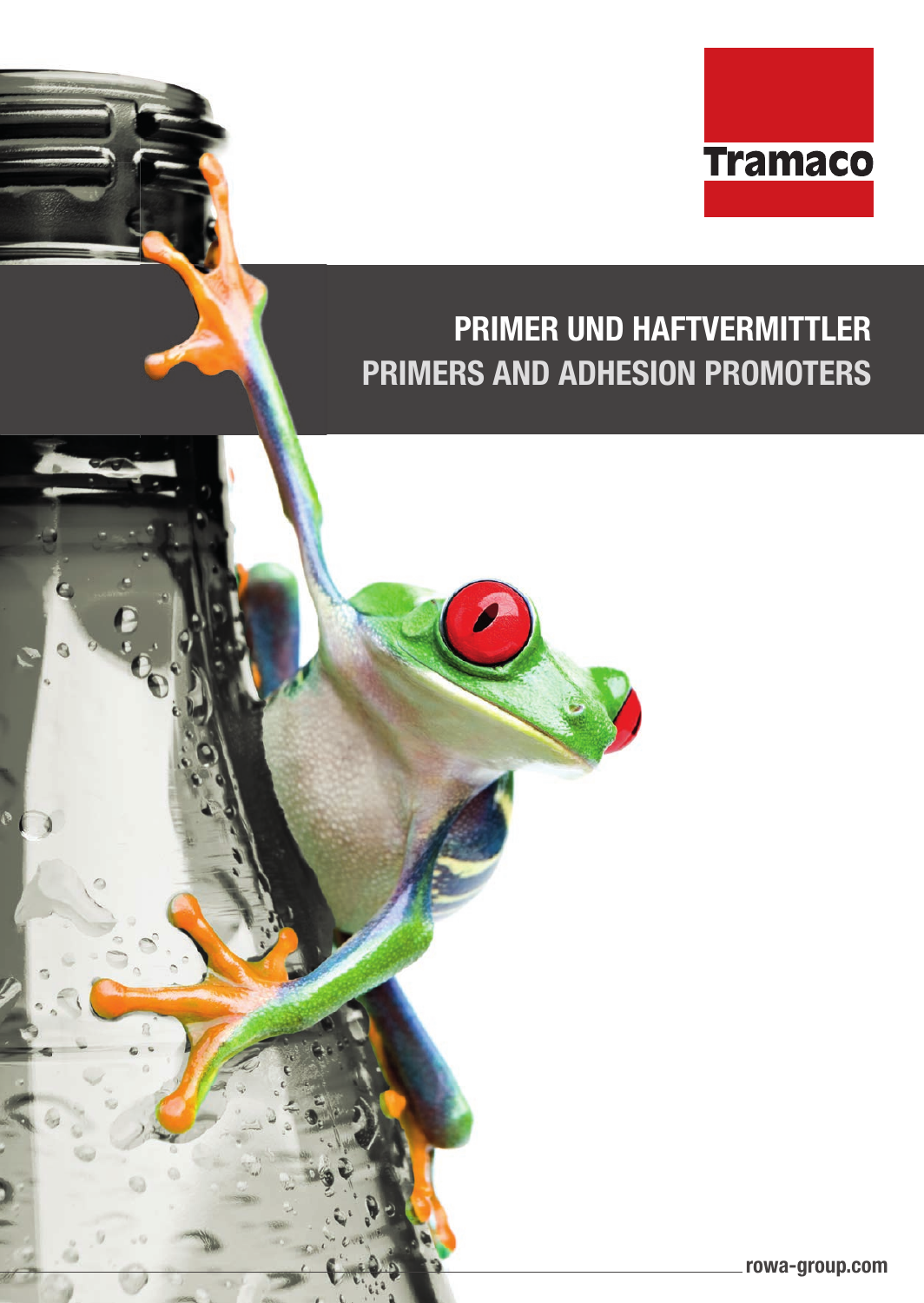## **TRAPYLEN® und TRAPUR®**

TRAPYLEN®- Produkte weisen ein sehr gutes Adhäsionsvermögen auf Substraten mit niedriger Oberflächenenergie wie PP, TPO, TPE, TPV auf und kommen in der Lackierung, Bedruckung oder Beschichtung von polyolefinischen Kunststoffen zum Einsatz.

Je nach Anforderung ist der Einsatz als Einschicht-System (Primer) oder als adhäsionsverstärkendes Additiv (Haftvermittler) möglich.

Es stehen viele Produkte mit unterschiedlichen Kenndaten wie Molekulargewicht, Erweichungspunkt oder chemischen Modifikationen zur Verfügung, um kundenspezifische Anwendungsfälle bedarfsgerecht abzudecken.

TRAPUR®-Produkte sind als Primersysteme für vorbehandelte polyolefinische Folien oder Substrate wie Polyester konzipiert.

## **TRAPYLEN® and TRAPUR®**

TRAPYLEN® products offer very good adhesion properties onto low energy surface substrates like PP, TPO, TPE, TPV and are used for coating, printing and laminating of polyolefinic plastics.

Depending on the application these products can be used as single layer coatings (primer application) or as additives to increase adhesion (adhesion promoter).

To fulfill specific customer demands various grades are available with different molecular weights, softening points and chemical modifications.

TRAPUR® products are designed as primer systems for pretreated polyolefinic films or substrates like polyester.

### **LIEFERFORMEN DELIVERY FORMS**



**Festharze** solid resins



Lösungsmittelhaltige Systeme solvent based systems



Wässrige Dispersionen water based dispersions



UV-vernetzbare Systeme, flüssig UV-crosslinkable systems, liquid

#### **POLYMERBASIS POLYMER BASIS**



Niedrig chlorierte Polyolefine low chlorinated polyolefins



Chemisch modifi zierte Polyolefi ne **CPO APO PU** chemically modified polyolefins



Polyurethane polyurethanes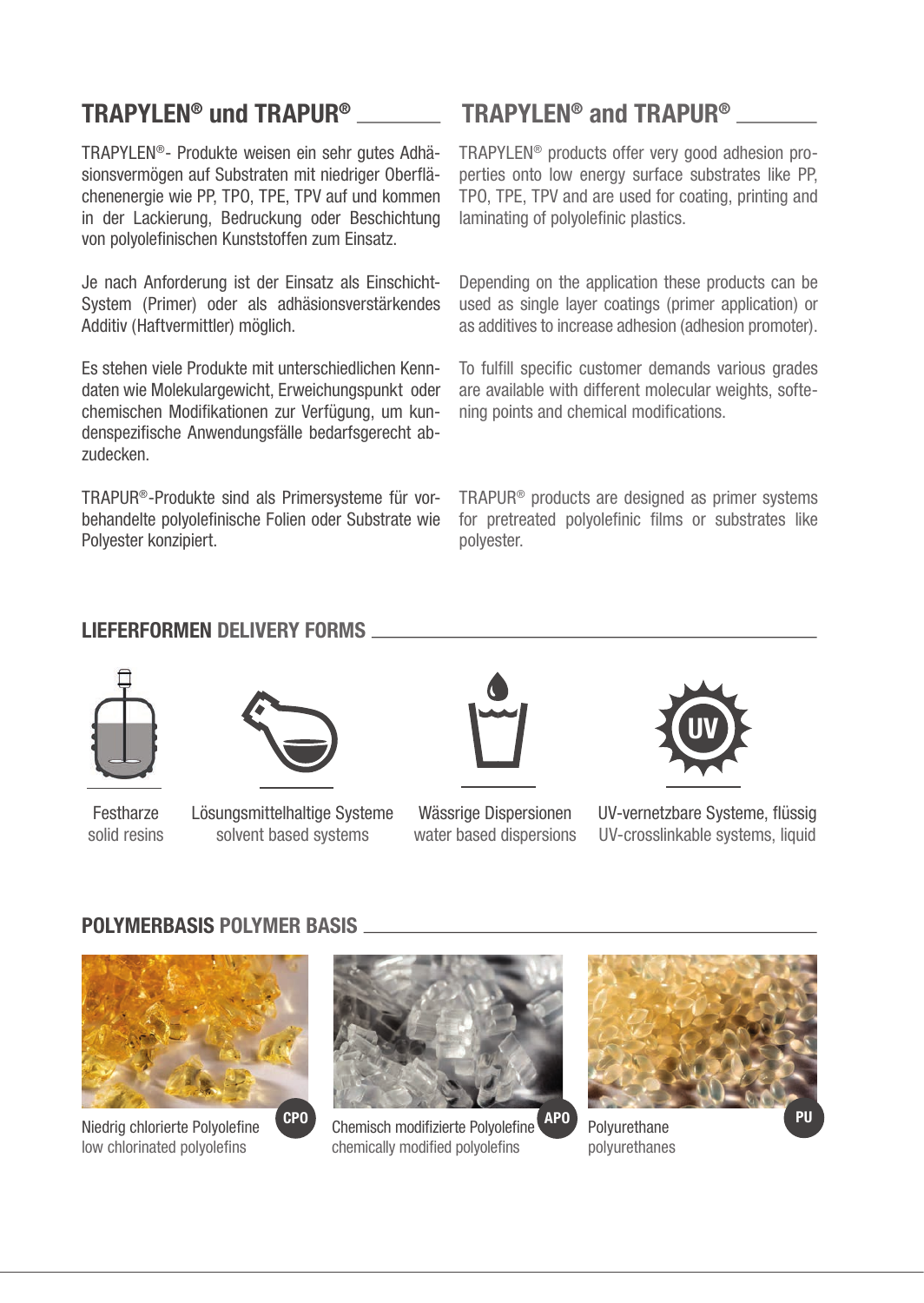#### **ANWENDUNGSBEISPIELE APPLICATIONS**

Den Anwendungen sind keine Grenzen gesetzt. In der Tabelle werden nur einige mögliche Anwendungen beschrieben.

Auf Wunsch können wir in unserem anwendungstechnischen Labor Versuche auf Kundensubstraten für eine Produktoptimierung durchführen.

Applications are numerous. The table below shows some of them.

Upon request we can carry out lab trials onto customers substrates for product optimization.



- Druckfarbenadditiv printing ink additive
- Profillackierung weatherstrip coating Verklebung bonding
- Formteillackierung coating of plastic parts
- Folienlackierung coating of foils

| <b>MÄRKTE</b><br><b>MARKETS</b>                                                                                                                               |                                                                                                  |                                                              |                                                                     |
|---------------------------------------------------------------------------------------------------------------------------------------------------------------|--------------------------------------------------------------------------------------------------|--------------------------------------------------------------|---------------------------------------------------------------------|
| <b>APPLIKATIONEN</b><br><b>APPLICATIONS</b>                                                                                                                   | <b>AUTOMOBIL</b><br><b>AUTOMOTIVE</b>                                                            | <b>INDUSTRIE</b><br><b>INDUSTRY</b>                          | <b>WEITERE</b><br><b>OTHERS</b>                                     |
| <b>FORMTEILACKIERUNG</b><br><b>COATING OF PLASTIC</b><br><b>PARTS</b>                                                                                         | Stoßfänger, Verkleidungen<br>bumpers, panels                                                     | Gehäuse<br>housings                                          | Gartenmöbel,<br>Mobiltelefone<br>garden furniture,<br>mobile phones |
| <b>FOLIENLACKIERUNG</b><br><b>COATING OF FOILS</b>                                                                                                            | Armaturentafeln, Sonnen-<br>blenden, Dämpfungsfolien<br>dashboards, sun visors,<br>damping films | Fußbodenbeläge<br>floorings                                  | Skier, Dekorfolien<br>skis, decorative foils                        |
| <b>DRUCKFARBENADDITIV</b><br><b>PROFILLACKIERUNG</b><br><b>VERKLEBUNG</b><br><b>ADDITIVES FOR PRINTING</b><br><b>INKS, PROFILE COATING,</b><br><b>BONDING</b> | Dichtungsprofile,<br><b>Bedienelemente</b><br>weatherstrips,<br>operating elements               | Verpackungen,<br>Klebebänder<br>packaging,<br>adhesive tapes | Werbeplakate<br>advertising posters                                 |